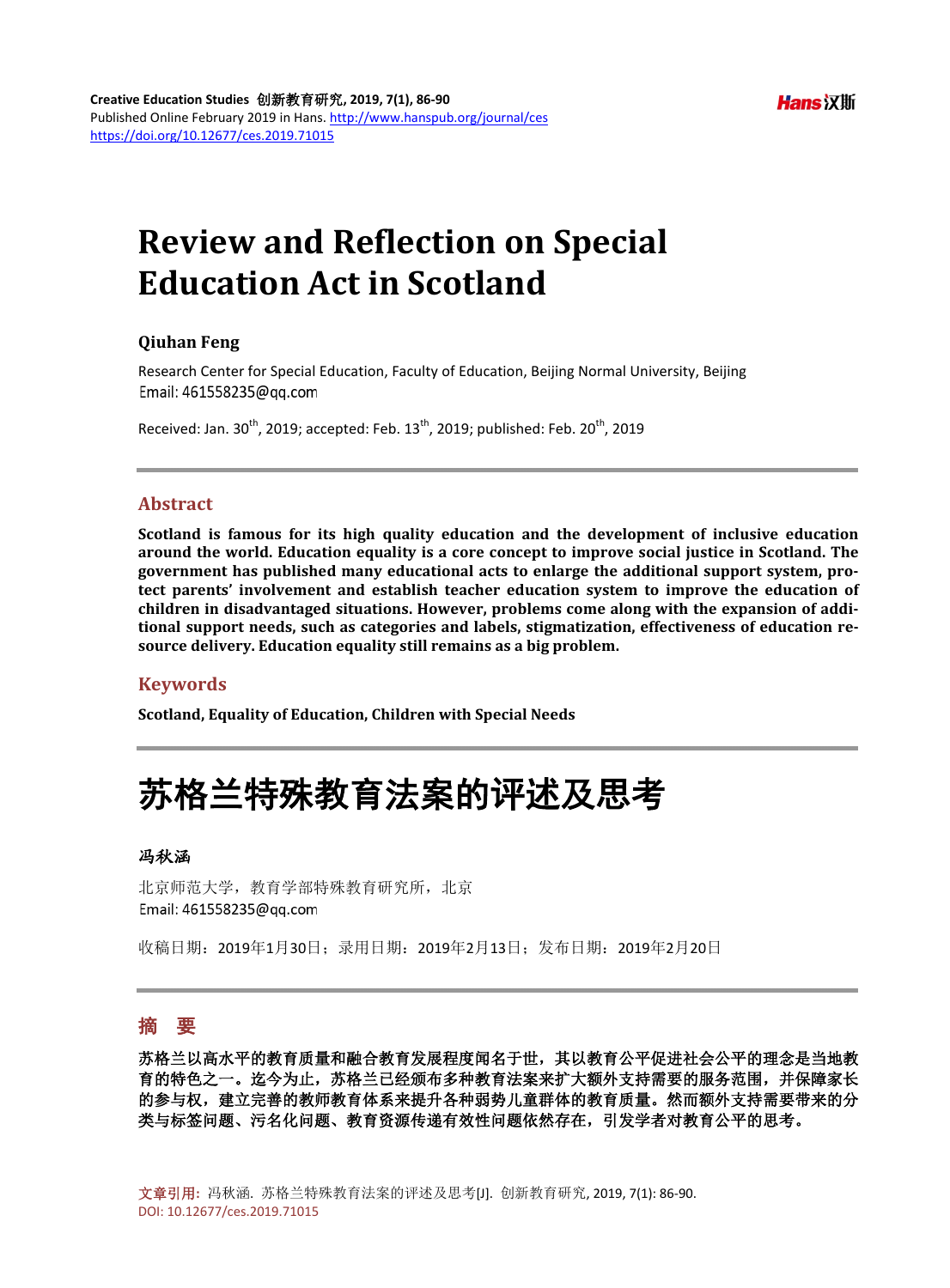#### 关键词

### 苏格兰,教育平等,特殊儿童

Copyright © 2019 by author and Hans Publishers Inc. This work is licensed under the Creative Commons Attribution International License (CC BY). <http://creativecommons.org/licenses/by/4.0/>  $\odot$ Open Access

## **1.** 引言

萨拉曼卡宣言推动融合教育在世界掀起教育公平和正义改革的浪潮。2002 苏格兰督学署发布了《纳 入我们: 苏格兰学校的融合》(*Count us in: Achieving inclusion in Scottish schools*), 回顾苏格兰地区多年来 的融合教育实践,其核心内容为"改进并促进标准、质量和成就,以融合所有苏格兰教育系统内的学习 者[\[1\]](#page-4-0)"。苏格兰地处北大不列颠岛北部,公民受教育程度较高,大学生和研究生数量占总人口的比率居 欧洲第一位,高等院校学术研究成果占世界的 1.8% [\[2\]](#page-4-1)。2007 年 OECD 的《苏格兰教育质量与公平》报 告称,苏格兰学校的平均学业成就在国际测试中处于较高水平[\[3\]](#page-4-2)。然而同英格兰相同,苏格兰也存在社 会贫富差距大的问题,贫富差距在欧洲国家中排名第七[\[4\]](#page-4-3)。贫富带来的阶级不平等在教育系统中体现为: 家庭背景和环境较差的儿童在学校里的表现明显逊色于家庭背景和环境较好的儿童[\[5\]](#page-4-4)。

回顾英国的历史,80 年的市场化改革导致追求效率成为社会政策的主导价值导向。市场竞争的经济 学原理被运用到公共教育领域,提高质量、效率成为教育政策主导价值目标,公平屈居于从属地位[\[6\]](#page-4-5)。 英格兰地区的教育以市场为导向,苏格兰的教育系统则以社会公平原则为导向[\[7\]](#page-4-6),苏格兰地区更加注重 社会融合与教育资源的再分配。1999 年苏格兰议会通过议程确立了建设"更加富有和平等"的社会的目 标。2009 年和 2012 年两次不太理想的 PISA 排名(分别为第 25 名和第 26 名)触动了英格兰与苏格兰政府 敏感的神经,英格兰政府决定在后续的课程改革中"提高学业标准,激发优等生潜力以提升他们的竞争 力",而苏格兰政府则认同 OECD 报告中"成绩下降更多表现在学习能力弱的学生身上"的描述,希望 像芬兰等北欧国家一样通过"关注教育公平,关怀弱势学生,缩小教育差距"来达到减小贫富差距、促 进社会平等的理想[\[8\]](#page-4-7)。苏格兰的卓越课程改革注重学生生活、学习与工作技能的培养。

## **2.** 苏格兰教育法的进程

苏格兰《1945 年教育法案》被看作是融合教育立法的分界点,所有儿童都可以进入主流学校学习。 1978 年,以沃诺克夫人为主席的有缺陷儿童和青年调查委员会发布了《关于特殊教育需求的报告》(the Warnock Report),首次提出用特殊教育需要(Special education needs)来代替残疾分类,并主张在教育系统 内废除残疾的符号,让特殊需要儿童在普通学校中与普通儿童一起进行融合教育。《1981 年教育法》首 次提出"学习困难(Learning difficulty)"概念,关注阻碍个体学习的内在因素,而不是社会经济环境。这 代表着苏格兰地区的法律制定者开始突破传统的医疗模式残疾观念,向社会建构的残疾观念转变。2004 年苏格兰行政院颁布《卓越课程(Curriculum for Excellence)》,意图让所有学生都成为"成功的学习者"、 "自信的人"、"负责人的公民"和"有效的贡献者"。同年行政院颁布《学习的额外支持法案(Additional

Support Needs Act)》,引入"学习的额外支持需要"概念,范围进一步扩大到所有需要支持的儿童和青少 年,法案认为许多儿童在某些时候都需要额外支持,只是有些支持是暂时的,有些是长期的。支持的对 象包括贫困、家长酗酒或吸毒、被照顾的孩子、难民儿童、寻求庇护的儿童以及非英语母语的儿童等。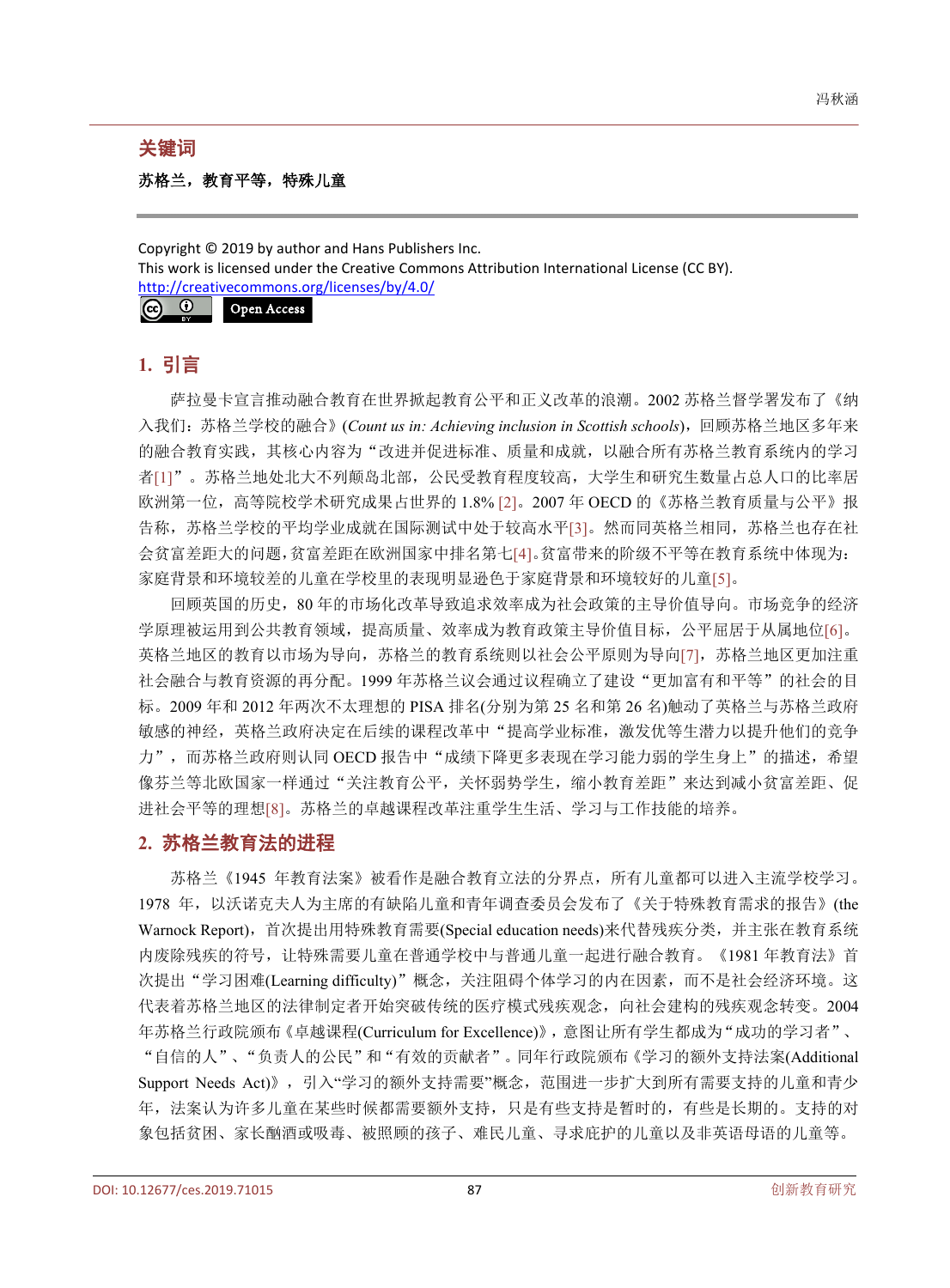2006 年《对每个孩子都正确(Getting it Right for Every Child)》,尝试将教育、健康和社会服务结合 起来,提供早期干预和普遍服务,共同保护儿童的权益,以突破持续的健康不平等和代际剥夺[\[9\]](#page-4-8)。2009 年,苏格兰政府对 2004 年的法案进行修改,将远离家庭的儿童和青少年纳入支持范围,关注点从"需要" 向"结果"转变。2010年的《英国平等法案(the UK's Equality Act)》督促公共机构将"消除歧视和参与 障碍", "促进教育平等和满足个体需要"纳入考核范围。2011 年发布特殊教育需求绿皮书《支持与抱 负》(Support and Aspiration: a New Approach to Special Educational Needs and Disability),在此基础上出改 革特殊教育计划。2013 年修订的《儿童与家庭法案》(Children and Families Bill), 重点在于保障改革措施 的落实。改革举措主要体现在:1) 改善特殊儿童和家庭的援助体系,包括改革评价体系、给特殊儿童家 庭提供可选择的服务、修订特殊教育需求生命和学习困难评估(0~25 岁特殊儿童和青少年) 2) 改善教育服 务,确保所有公共财政支持的学校完全参与到特殊儿童援助体系中、自主从事特殊教育事业人员的专业 培训、帮助提供得到援助的实习机会以便特殊教育儿童学习工作所需技能[\[10\]](#page-4-9)。

进入 21 世纪以来,苏格兰频繁发布教育法案和课程改革方案以促进特殊儿童在普通学校的教育质量, 通过教育协调员来沟通教师、心理咨询师、康复师、社区工作人员和家长,建立家庭-学校-社区联动的支 持系统,从多个维度保障特殊儿童的充分参与。

#### **3.** 苏格兰特殊教育法案的特点

#### **3.1.** 立法促进支持需要服务质量提升

第一,支持需要的学生比率增高。从 2005 年到 2009 年, 在需要记录(Record of Needs)、合作支持计 划(Coordinate Support Plan)和个别化教育计划(Individualized Educational Plan)记载的需要支持的学生数量 仅占 5% [\[11\]](#page-4-10)。2009 年之后,需要支持的学生比例逐年递增,到 2013 年为止到达 20%。除了 1%的儿童 在隔离学校或机构接受教育,其他有支持需要的儿童都在主流班级与其他同伴一起学习[\[12\]](#page-4-11),苏格兰地区 的教育达到高等融合的水平。

第二,支持需要的对象范围扩大。2004 年之前,特殊教育需要的对象仅 12 种。2009 年增至 18 种, 将学习障碍、阅读障碍、其他特定学习困难、其他重度学习困难、视力障碍、听力障碍、盲聋、肢体或 动作障碍、自闭症谱系障碍、语言或言语障碍、社会情绪和行为困难、身体健康问题、心理健康问题、 中断学习、英语作为额外语言、需要照料者、能力更好儿童纳入支持范围。2013 年达到 24 种,新增了 交流支持需要、需要看顾的幼儿、亲人过世、药物滥用、家庭问题、可能被排斥的儿童 6 种。被诊断为 社交、情绪和行为障碍的男孩从 2008 年的 1.8%增长到 2013 的 6%。支持的对象的范围进一步扩大,突 破了传统的生理、心理障碍,考虑到家庭和社会因素。支持需要的分化源于对差异多样性的理解。社会 政治模式下的残疾观认为,残疾是由于社会未能给残障者提供必要支持而妨碍了他们有效参与社会生活 而产生的障碍,这种障碍与个体的心理、生理特征无关。

第三,支持团队合作加强。由于额外支持需要承认儿童可能于任何年龄阶段出于任何原因需要教育 支持,需要可能出现在从儿童早期干预、家庭支持,到中小学进入普通学校学习,乃至学生从中学毕业 后进入职业教育的阶段。以儿童的转衔阶段为例,法案公布和修订之后,团队内部的合作更加紧密。虽 然发生在学校内部的集体会议频率减少,但家长和支持人员在学校场景以外的非正式互动增强[\[13\]](#page-4-12)。

#### **3.2.** 保障家长的参与权

二战后期的英国家长对于特殊儿童的教育并没有太大的决定权。他们被迫将儿童送进诊断评估的诊 所,医疗人员、教育行政人员来共同决定儿童合理的安置方式。1970 年至今,随着教育由成人中心向儿 童中心的转变,家长在儿童的教育发展当中扮演越来越重要的作用。在沃诺克法案保障了家长的决定权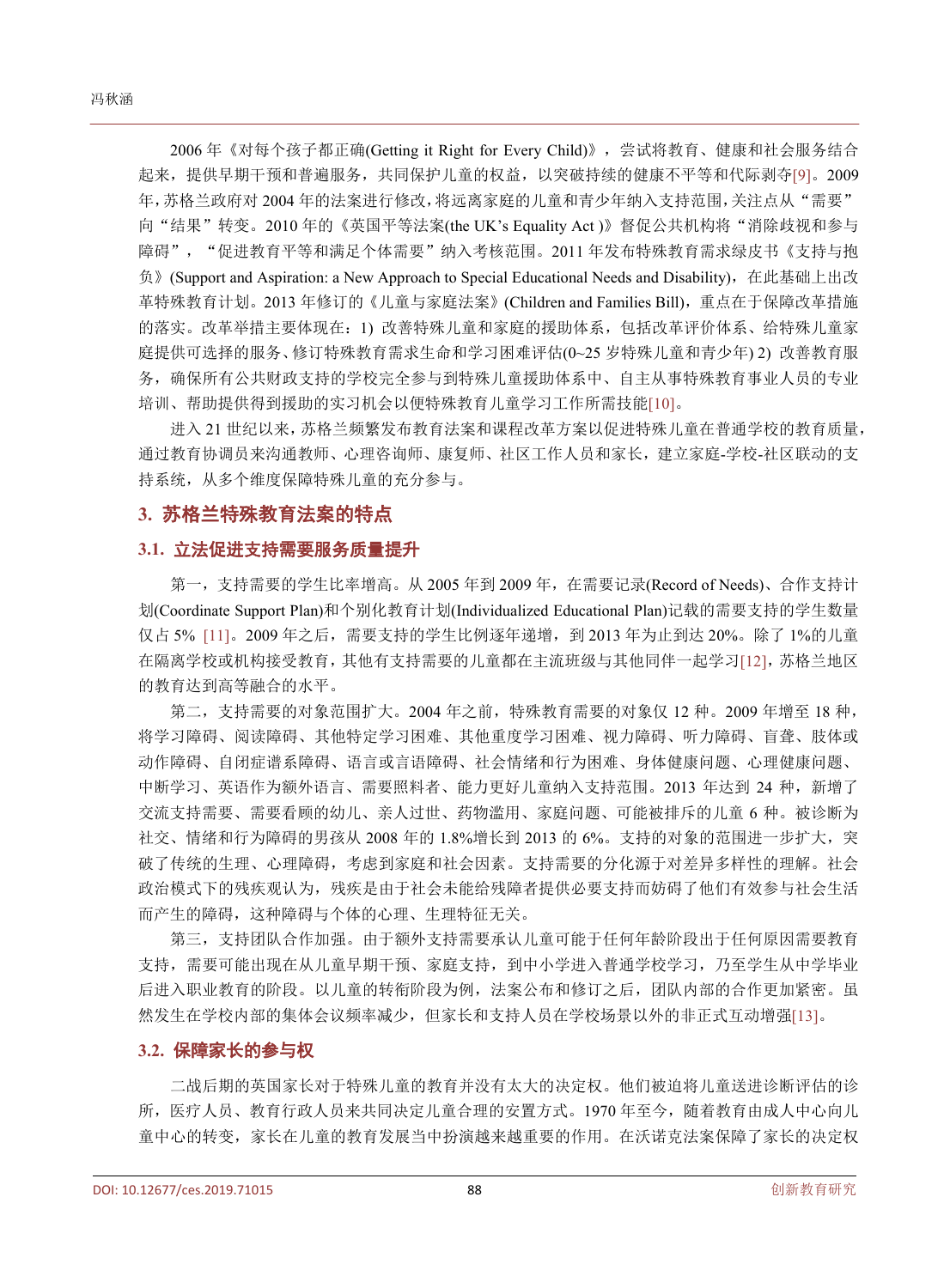之后,八十年代后期教育转向市场化的趋势促使学校教育像消费市场中的食物、电子商品一样成为可供 挑选的商品。家长作为消费者的地位进一步提升,并于 90 年代后期成为决定儿童安置的强有力角色。参 与意识觉醒后的家长们形成联盟组织为特殊儿童进入普通学校就读奔走呼号,运用多种社会资源向学校、 各级教育主管部门以及政府施压,要求提高特殊儿童教育质量。家校合作、家长参与权成为学界讨论的 热点。在特殊教育领域,家长参与的内容主要为儿童个别化教育计划制定与实施的各个环节,包括前期 的评估、教育安置环境的选择,短期目标和长期目标的设定,学校教育实施的有效性评估等。2008 年, 需要额外支持的家长中,有 34%的家长认为自己的孩子具有阅读障碍或者其他的特定的学习困难,28% 的家长认为儿童有自闭症谱系障碍或亚斯伯格综合征,注意力缺陷及多动障碍占 10%,身体健康问题占 7%,言语语言问题的比例为 6%。研究显示,自闭症谱系障碍儿童和阅读障碍儿童的家长与当地教育管 理部门或者学校意见不一的比率较高[\[14\]](#page-4-13)。虽然大部分家长对儿童目前的教育表示对当前的支持感到满意, 然而极少数的家长表示对当前的支持感到高度不满意,并诉诸于法律来维护正当权益。面对家长参与程 度提升,为各种儿童提供高质量教育的使命要求普通学校做好准备来迎接学生的多样性。具体来说,即 从物理环境、心理环境、教学环境多个方面做出调整以适应儿童的差异。

#### **3.3.** 完善融合教师教育体系

2005 至 2014 年,有额外支持需要的儿童人数急剧增长,小学阶段和中学阶段分别 38%和 39%。小 学、中学阶段在普通学校就读的有额外支持需要的儿童达到总人数的 97%、98%。教育对象的多样性对 教师的能力和素质提出了新的挑战和要求。苏格兰地区先后颁布的《职前教师教育标准》、《注册教师 标准》、《实习教师规则》和《专业精神与行动规则》,建立职前、实习、在职多个阶段的教师教育体 系。苏格兰政府也采取多种机构共同参与和协商的伙伴关系模式,促使大学教育学院与地方政府、中小 学签订协议,明确问责制度,形成理论-实践-督导的立体化教师培养模式。除此之外,教师教育体系还将 融合教育的理念当作教师培养的核心,教师教育的课程注重平等与多样化、学习者特点与需要评估、融 合教育实践,涵盖了残疾、性别、种族、阶级,并强调教师与其他工作人员的合作,将教师作为实现高 质量平等教育的突破口。

#### **4.** 思考

#### **4.1.** 需要分类带来的标签和污名化问题

障碍分类的讨论是特殊教育领域经久不衰的话题。额外支持需要中的分类原则为"障碍如何影响了 儿童的学习",重点集中在不同的障碍如何在教育中发挥影响。教育要确保资源的实质传达,而不是仅 仅为儿童贴上"处境不利"的社会身份。虽然法案提倡使用无歧视含义的标签,或是用教育需求来替代 障碍类型,但无法避免标签带来的负面影响。教师可能会因为儿童的标签在教学当中降低对儿童的期望, 简化教学内容,降低教学目标,从而限制了儿童的发展。教师的低期望传递给儿童之后会降低儿童的自 我效能感,使得特殊儿童的处境更加边缘化,即合法化弱势群体的社会排斥。诊断系统中的文化偏见导 致少数族裔和经济落后地区的儿童被诊断为情绪行为障碍的比率更高。由此可见,特殊教育需要的鉴别 功能更多在贴标签而不是识别障碍。

#### **4.2.** 对于教育平等是危机还是挑战仍有待讨论

20 世纪以来英国的教育公平理念经历了四个阶段:1) 消除阶级差异造成的教育机会、教育过程的不 平等;2) 智力的遗传决定论造成的教育资源分配不平等;3) 促进更大社会流动的职业成就平等;4) 寻 求消费权和公民权的平衡,迈向有差异的平等[\[15\]](#page-4-14)。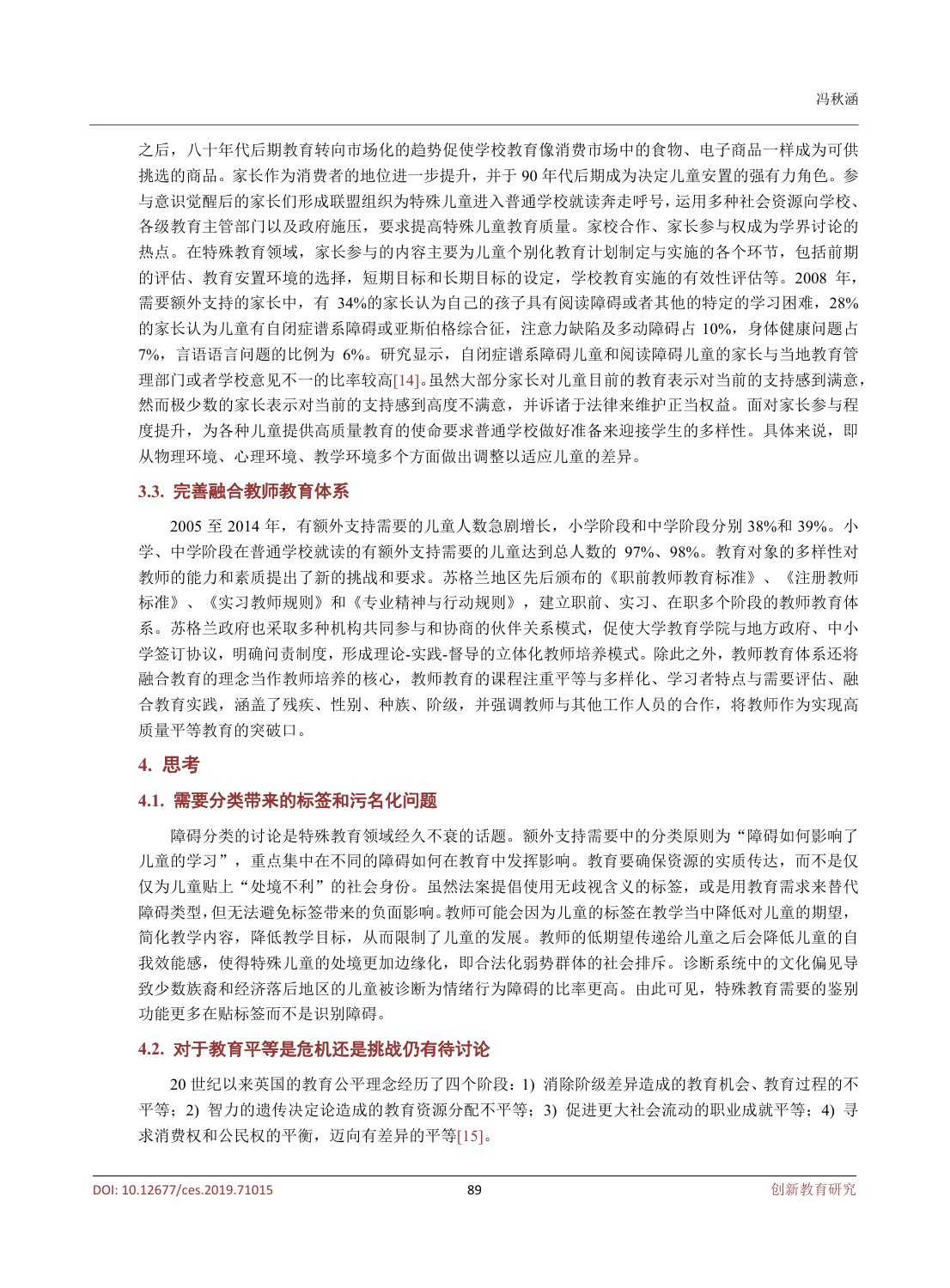自从 2004 学习的额外支持法案出台以来,工人阶级的男孩被评估为支持对象的比率增量异常。虽然 获得支持的人数增多,但实际支持资源的传达依然是个问题。中层阶级的家长能够运用自己的社会和经 济、文化资本来争取资源的最大化。隔离地区生活的儿童被贴上污名化的标签,积累着不利的条件,而 且没有从额外的必要资源中获益来提高教育产出。具有额外支持的儿童比同伴具有更低的学业成果,该 结果与社会阶级背景有很强的相关度。需要额外支持的儿童和生活在贫困地区的儿童比其他儿童面临更 高的排斥概率,这与促进阶级融合及促进社会公平的目标相悖。

#### **5.** 小结

苏格兰的特殊教育法案体现出高度的包容性和充分的教育公平理念。随着近年来法律体系的逐渐完 善,越来越多的少数族裔、移民群体、弱势群体及处境不利儿童成为额外支持的对象。除了对影响儿童 学业成就的生理、心理原因进行分析,儿童短期或长期的社会因素如家长离异、英语非母语、家庭中习 得的不良情绪行为问题等也被纳入了考虑范围。家长权力意识的觉醒提高了他们在子女教育中的参与程 度,中产阶级的家长更可能运用自己的社会资本和文化资本来争取更多的教育资源,这一方面提高了特 殊儿童及其家庭的发言权,另一方面也引发对教育公平的探讨。

教师是保障教学有效性的重要角色,苏格兰建立完善的教师教育制度来促进融合教育质量的提升。虽然苏 格兰在促进教育公平方面做出诸多努力,但分类和标签带来的污名问题和教育实践中的平等还有待时间检验。

## 参考文献

- <span id="page-4-0"></span>[1] Wright, K. (2010) "Count us in"—Achieving Inclusion in Scottish Schools: An Analysis of Policy. *International Journal of Inclusive Education*, **14**, 153-164. <https://doi.org/10.1080/13603110802504184>
- <span id="page-4-1"></span>[2] Bryce, T. and Humes, W. (Eds.) (2008) Scottish Education. 3rd Edition, Edinburgh University Press, Edinburgh.
- <span id="page-4-2"></span>[3] Raffe, D. (2008) As Others See us: A Commentary on the OECD Review of the Quality and Equity of Schooling in Scotland. *Scottish Educational Review*, **40**, 22.
- <span id="page-4-3"></span>[4] Staff, O. (2009) Growing Unequal?: Income Distribution and Poverty in OECD Countries. Organization for Economic.
- <span id="page-4-4"></span>[5] Ainscow, M., Chapman, C., Dyson, A., Gunter, H., Hall, D. and Kerr, K. (2010) Insight 2: Social Inequality: Can Schools Narrow the Gap? British Educational Research Association, Macclesfield.
- <span id="page-4-5"></span>[6] 倪小敏. 浙江省哲学社会科学规划后期资助课题成果文库向有差异的平等迈进英国基础教育公平政策发展研究 [M]. 北京: 中国社会科学出版社, 2015.
- <span id="page-4-6"></span>[7] Riddell, S. and Weedon, E. (2016) Additional Support Needs Policy in Scotland: Challenging or Reinforcing Social Inequality? *Discourse*: *Studies in the Cultural Politics of Education*, **37**, 496-512. <https://doi.org/10.1080/01596306.2015.1073012>
- <span id="page-4-7"></span>[8] 吴晓玲. 英格兰与苏格兰基础教育新课改比较[J]. 教育学报, 2016, 12(1): 44-53.
- <span id="page-4-8"></span>[9] Coles, E., *et al.* (2016) Getting It Right for Every Child: A National Policy Framework to Promote Children's Well-Being in Scotland, United Kingdom. *The Milbank Quarterly*, **94**, 334-365. <https://doi.org/10.1111/1468-0009.12195>
- <span id="page-4-9"></span>[10] 李建民. G20 国家教育研究丛书英国基础教育[M]. 上海: 同济大学出版社, 2015.
- <span id="page-4-10"></span>[11] Riddell, S., Weedon, E. and Harris, N. (2016) Special and Additional Support Needs in England and Scotland—Current Dilemmas and Solutions. Special Educational Needs: A Guide for Inclusive Practice.
- <span id="page-4-11"></span>[12] Riddell, S., Harris, N., Smith, E., *et al.* (2009) Dispute Resolution and Avoidance in Education.
- <span id="page-4-12"></span>[13] Richardson, T.D., Jindal-Snape, D. and Hannah, E.F.S. (2017) Impact of Legislation on Post-School Transition Practice for Young People with Additional Support Needs in Scotland. *British Journal of Special Education*, **44**, 239-256. <https://doi.org/10.1111/1467-8578.12178>
- <span id="page-4-13"></span>[14] Weedon, E. and Riddell, S. (2009) Additional Support Needs and Approaches to Dispute Resolution: The Perspectives of Scottish Parents. *Scottish Educational Review*, **41**, 62-81.
- <span id="page-4-14"></span>[15] 倪小敏. 向有差异的平等迈进——20 世纪英国基础教育公平理念的嬗变[J]. 清华大学教育研究, 2010, 31(5): 89-94.